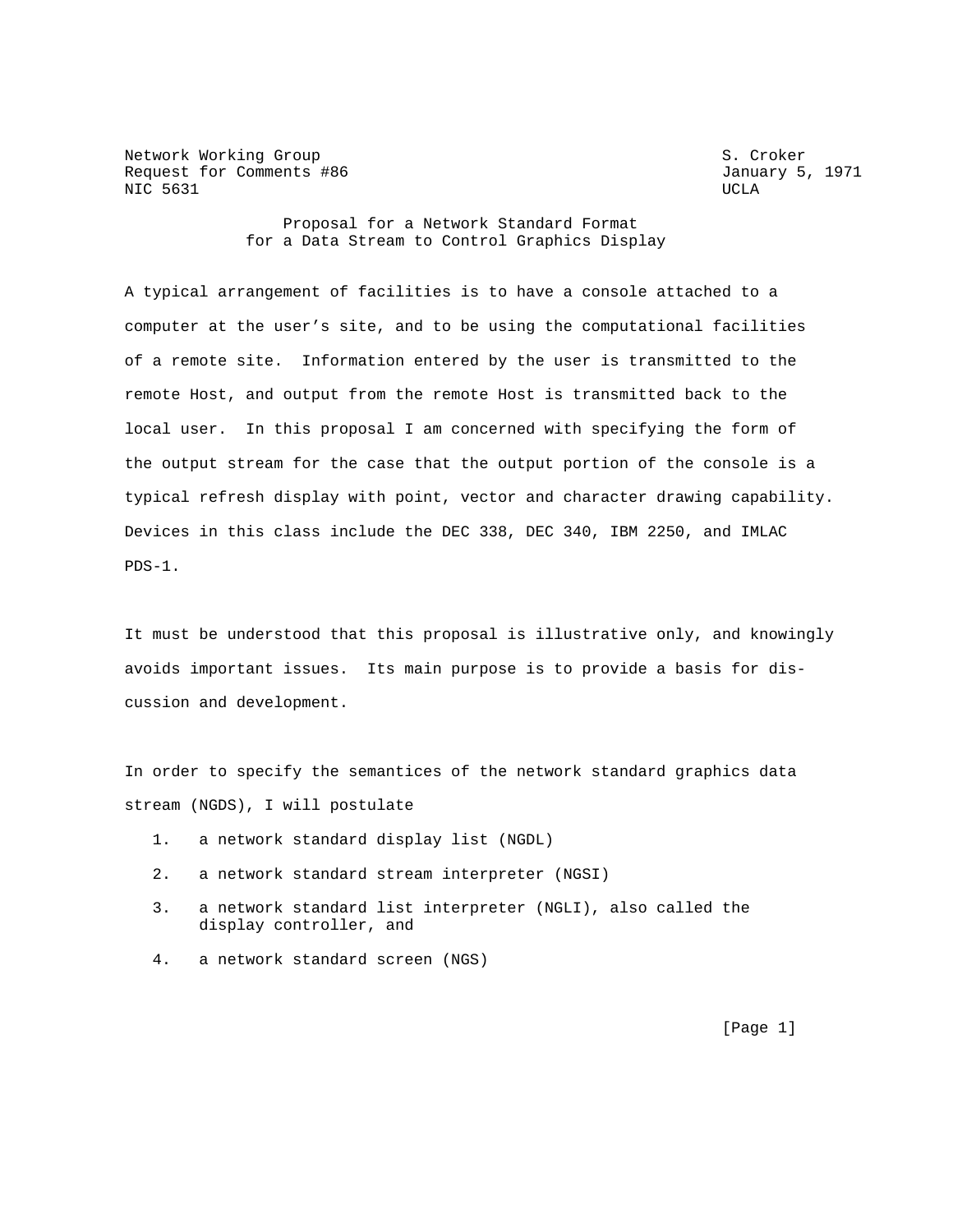The NGDS is accepted into the local Host and interpreted by the NGSI. The NGSI is a process which modifies the NGDL according to inputs in the NGDS. The NGDL is the display list for the NGLI; the NGLI executes the NGDL and controls the beam which writes on the NGS.

The NGS is square, has horizontal and vertical sides, and positions on it are specified by an ordered pair of unsigned 16 bit fractions. The first fraction specifies the horizontal distance from the left hand edge, and the second specifies the vertical distance from the bottom edge. The resolution of the screen is unspecified.

The lack of specification of the resolution of the NGS is intentional; programs designers should not interpret this to mean that they may impose a particular requirement on the using system. Thus the quality of the displayed picture should degrade gradually with decreasing resolution.

The NGLI has primitives for moving the beam to a particular point, intensifying a point, drawing a vector, or drawing a character. Characters are assumed to be not more than .015 screen width wide, and not more than .025 screen height high. When the beam is moved to a screen position before drawing characters, that position should be at the lower left hand corner of the first character drawn. The beam position after drawing a character is immediately to the right of the character, properly positioned for another character. However, after drawing one or more characters, the exact horizontal

[Page 2]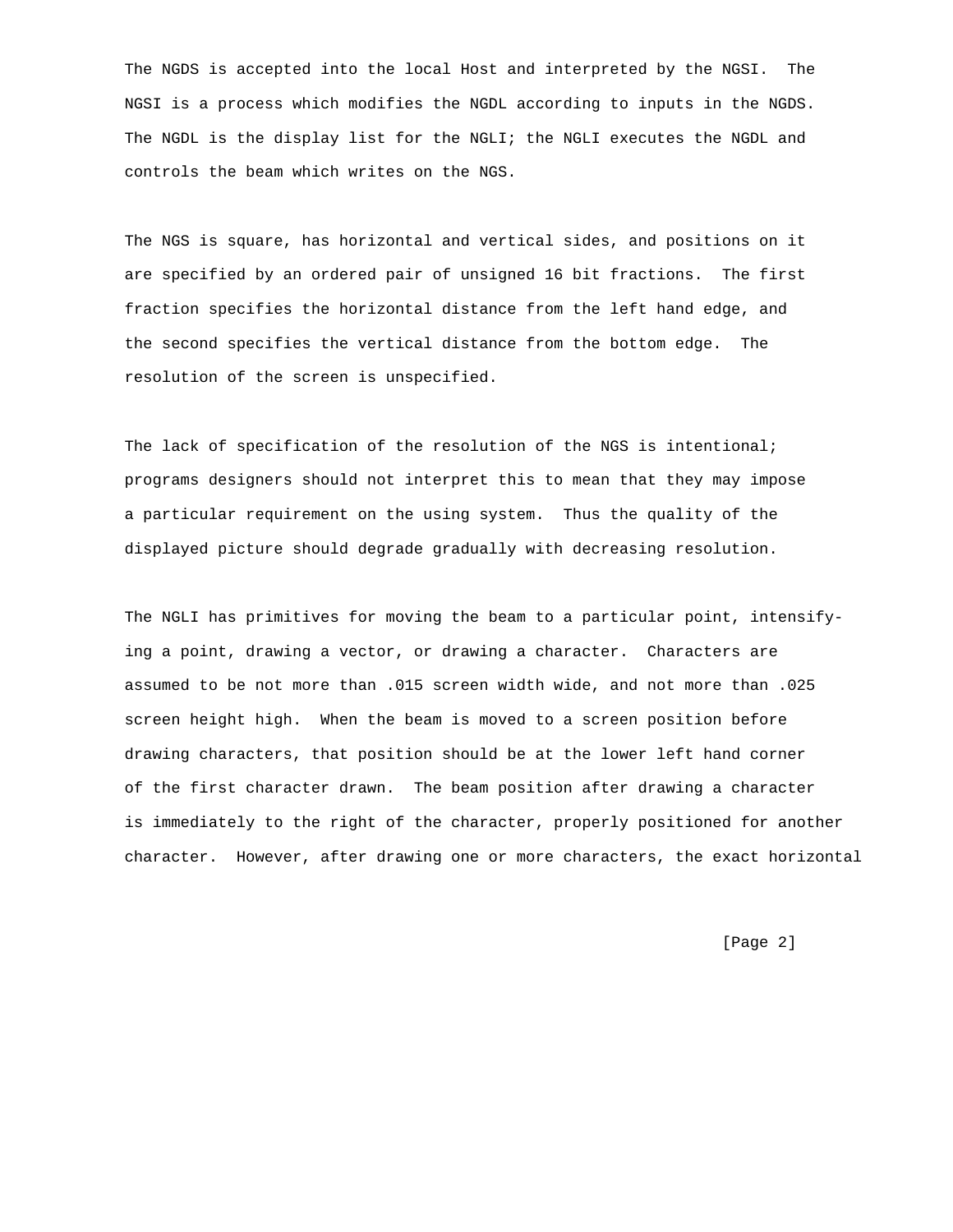position of the beam is unspecified.

The imprecise specification of character size is intended to take cognizance of the existance of character drawing hardware which is capable of producing only one or a few character sizes. The particular proportions of .015 wide by .025 high provides for 67 characters to a line and 40 lines, and seems well within the capability of most displays in the class considered. As in the case of screen resolution, variations in character drawing hardware should cause only minor degradation in the usefulness of the picture.

The character set intrepreted by the NGLI is ASCII, excepting all form control characters, but including the space character. The tab, return and line feed functions should be simulated by explicit positioning of the beam.

The NGDL consists of a set of named and possibly null lists. The names are 16 bit integers, and the name zero is the name of the chief list. Each list is composed of zero of more display items. An item is any of the following:

[Page 3]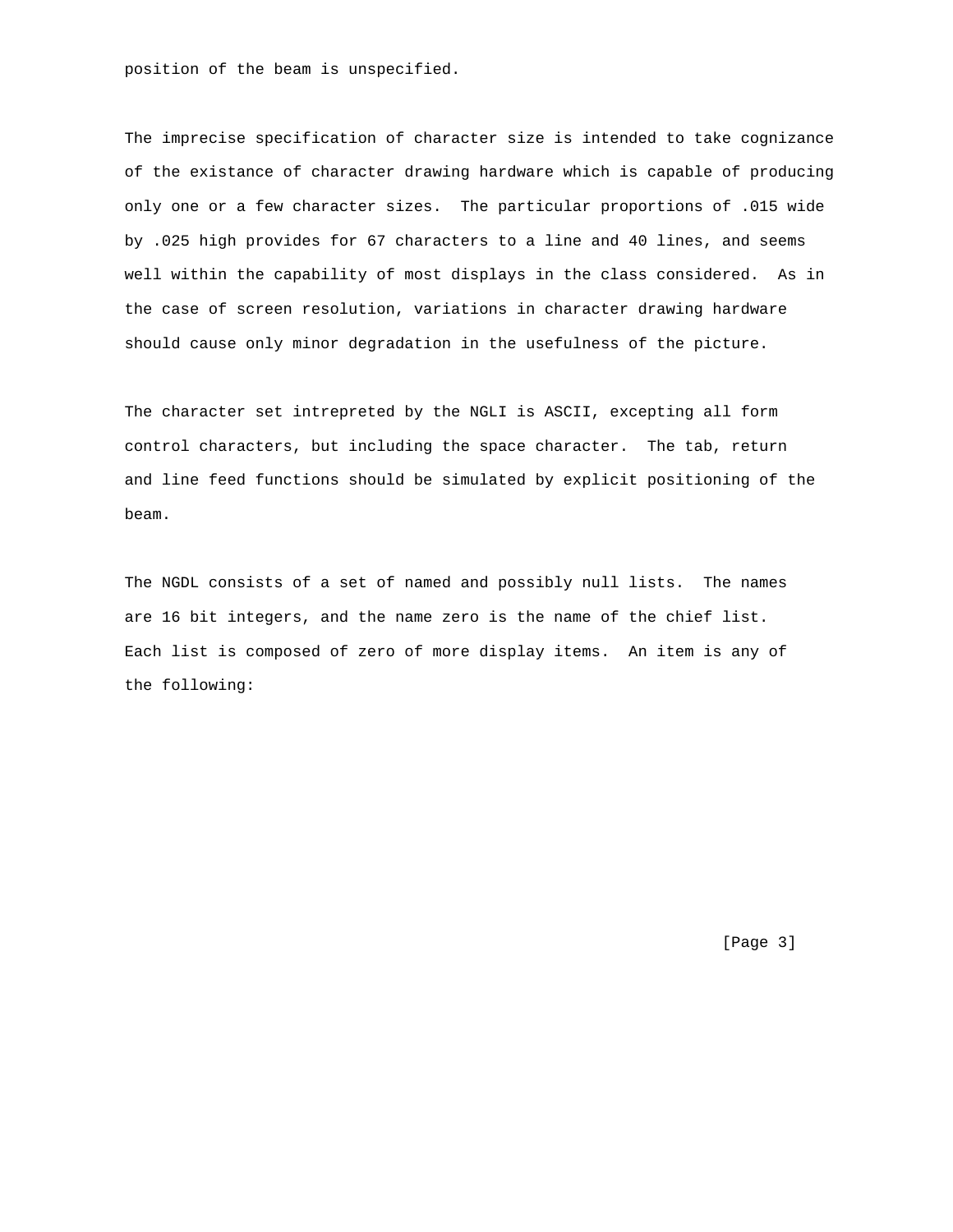- a) "Move beam to xxxx, yyyy, relative to current origin"
- b) "Display vector from current position to xxxx,yyyy, relative to current origin"
- c) "Display current point"
- d) "Display the following n characters:
	- c c ...c " 1 2 n
- e) "Execute list gggg with origin xxxx,yyyy relative to current origin"

The NGLI is constantly in a loop executing the chief list, the origin of the chief list is always <0,0>. When the NGLI comes to the end of the chief list, it returns to the top of it. When the NGLI encounters a type e item, it suspends execution of the current list, set the new origin to <xxxx,yyyy> + <the old origin>, and executes the list named gggg. When finished with the list, the old origin is restored and execution of the old list resumed. The NGLI is, therefore, a recursive interpreter, and type e items are subroutine calls.

There remains only the matter of the NGDS and the NGSI. The NGDS is parsed into commands by the NGSI and each command is executed as soon as it is recognized. The commands in the NGDS are in prefix form, consisting of an eight bit operation code followed by any arguments. Only two commands are defined: Erase and Replace.

The Erase command consists of a single zero-valued opcode and no arguments. The NGSI executes the Erase command by making all lists into null lists.

[Page 4]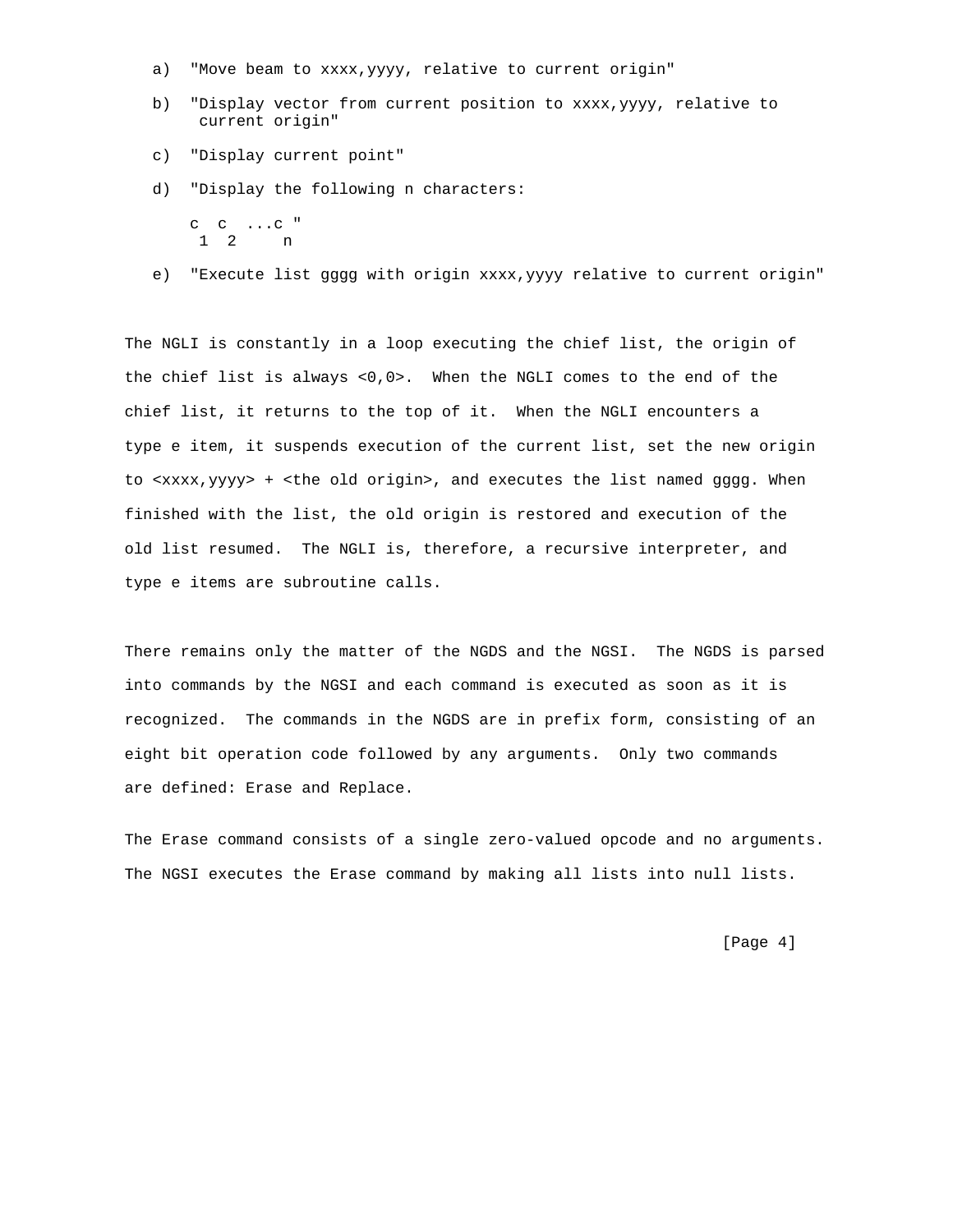This erases the screen.

The Replace command has an opcode of 1, followed by a 16-bit list name, followed by an 8 bit subargument count, followed by the indicated number of subarguments. The NGSI executes the Replcae command by deleteing all items from the indicated list, and rebuilding the list from the subarguments. There are five kinds of subarguments, corresponding to the five item types.

[Page 5]